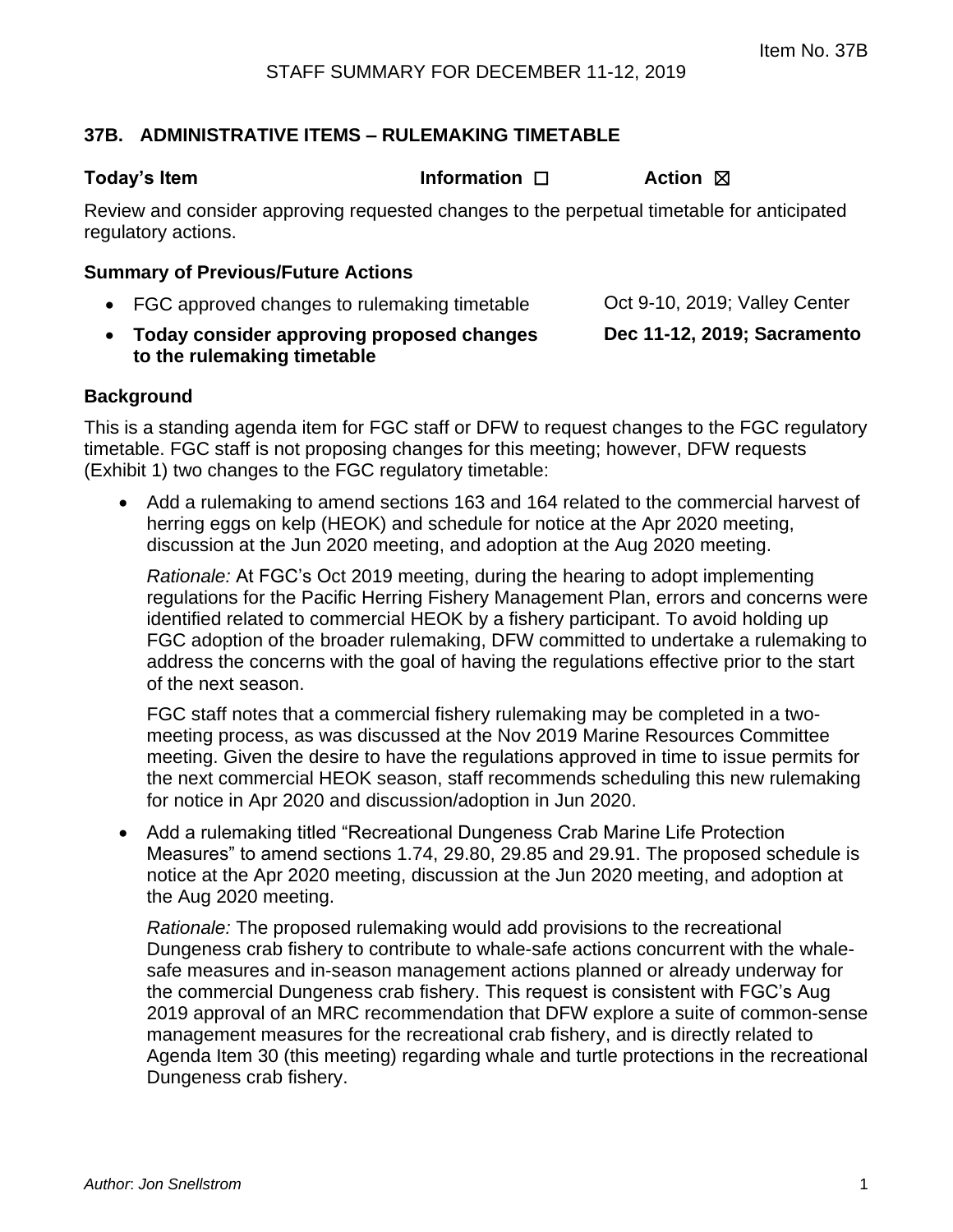### **Significant Public Comments (N/A)**

#### **Recommendation**

*FGC staff:* Adopt proposed changes to the timetable for anticipated regulatory actions (Exhibit 2), including any rulemaking changes identified during the meeting, except specify a twomeeting process for the commercial HEOK rulemaking with notice in Apr 2020 and discussion/adoption in Jun 2020.

#### **Exhibits**

- 1. [DFW memo, received Dec 2, 2019](#page-2-0)
- 2. [Proposed timetable for anticipated regulatory actions, dated Dec 4, 2019](#page-4-0)

#### **Motion/Direction**

Moved by \_\_\_\_\_\_\_\_\_\_\_ and seconded by \_\_\_\_\_\_\_\_\_\_\_\_\_ that the Commission approves the proposed changes to the rulemaking timetable as discussed today.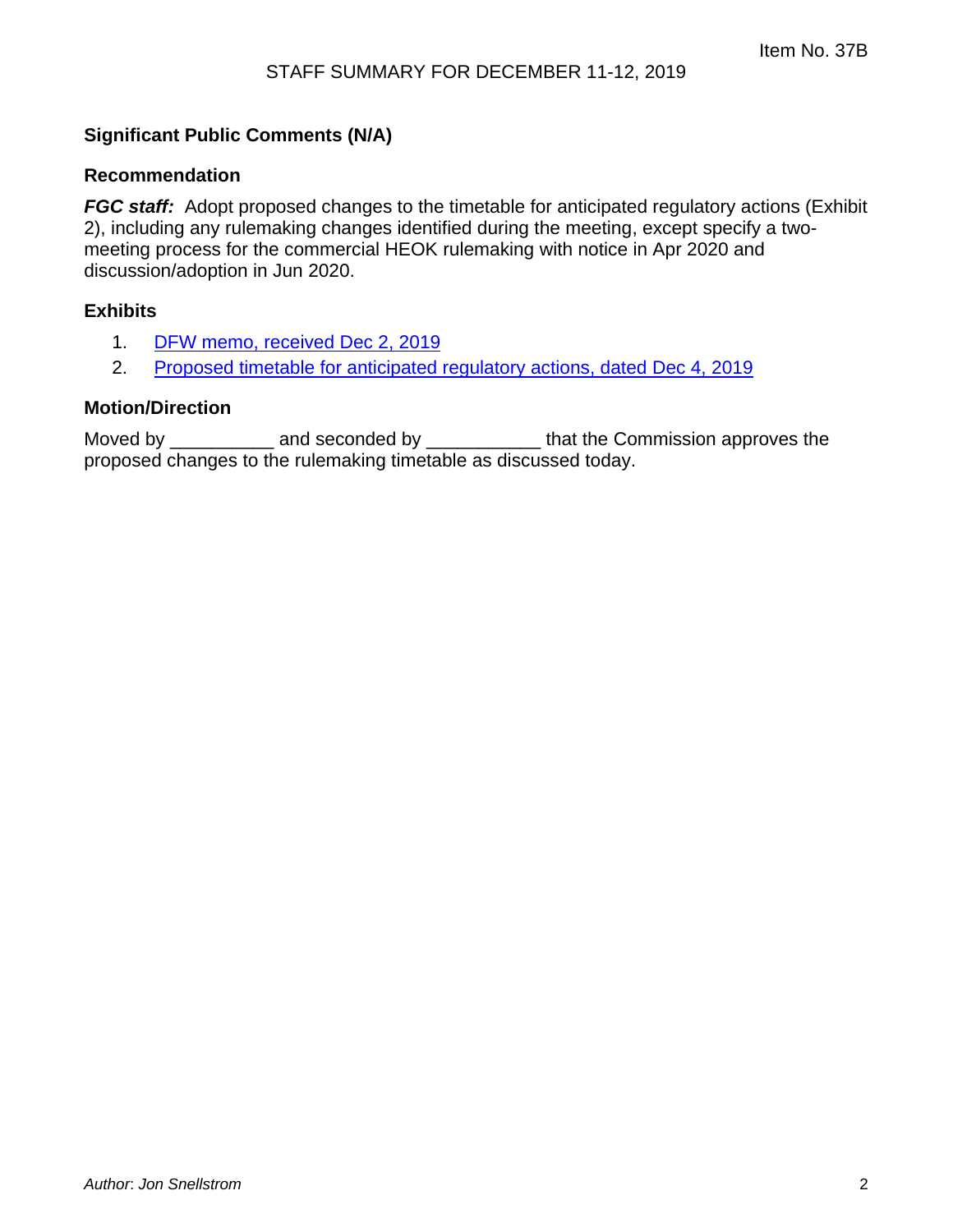<span id="page-2-0"></span>Signed original recieved by FGC on Dec 2, 2019 at 10:30 a.m. and is on file.

## **State of California Department of Fish and Wildlife**

# **M e m o r a n d u m**

- **Date:** November 27, 2019
- **To:** Melissa Miller-Henson Executive Director Fish and Game Commission
- **From:** Charlton H. Bonham **Director**

#### **Subject: Request for Changes to the Fish and Game Commission's Timetable for Anticipated Regulatory Actions**

The Department of Fish and Wildlife (Department) requests the following schedule changes to the Fish and Game Commission's (Commission's) 2020 regulatory timetable:

- Add a rulemaking to amend Sections 163 and 164 to clarify implementing regulations for the Herring Fishery Management Plan related to the harvest of herring eggs on kelp.
	- o The proposed schedule is notice at the April 2020 meeting, discussion at the June 2020 meeting, and adoption at the August 2020 meeting.
- Add a rulemaking titled "Recreational Dungeness Crab Marine Life Protection Measures" to amend Sections 1.74, 29.80, 29.85, and 29.91. The purpose of this rulemaking is to align the recreational Dungeness crab fishery with the whale safe measures and in-season management actions planned or already underway for the commercial Dungeness crab fishery.
	- o The proposed schedule is notice at the April 2020 meeting, discussion at the June 2020 meeting, and adoption at the August 2020 meeting.

If you have any questions or need additional information, please contact Regulations Unit Manager, Michelle Selmon at (916) 653-4674 or by email at [Michelle.Selmon@wildlife.ca.gov.](mailto:Michelle.Selmon@wildlife.ca.gov)

ec: Stafford Lehr, Deputy Director Wildlife and Fisheries Division [Stafford.Lehr@wildlife.ca.gov](mailto:Stafford.Lehr@wildlife.ca.gov)

> David Bess, Chief Law Enforcement Division [David.Bess@wildlife.ca.gov](mailto:David.Bess@wildlife.ca.gov)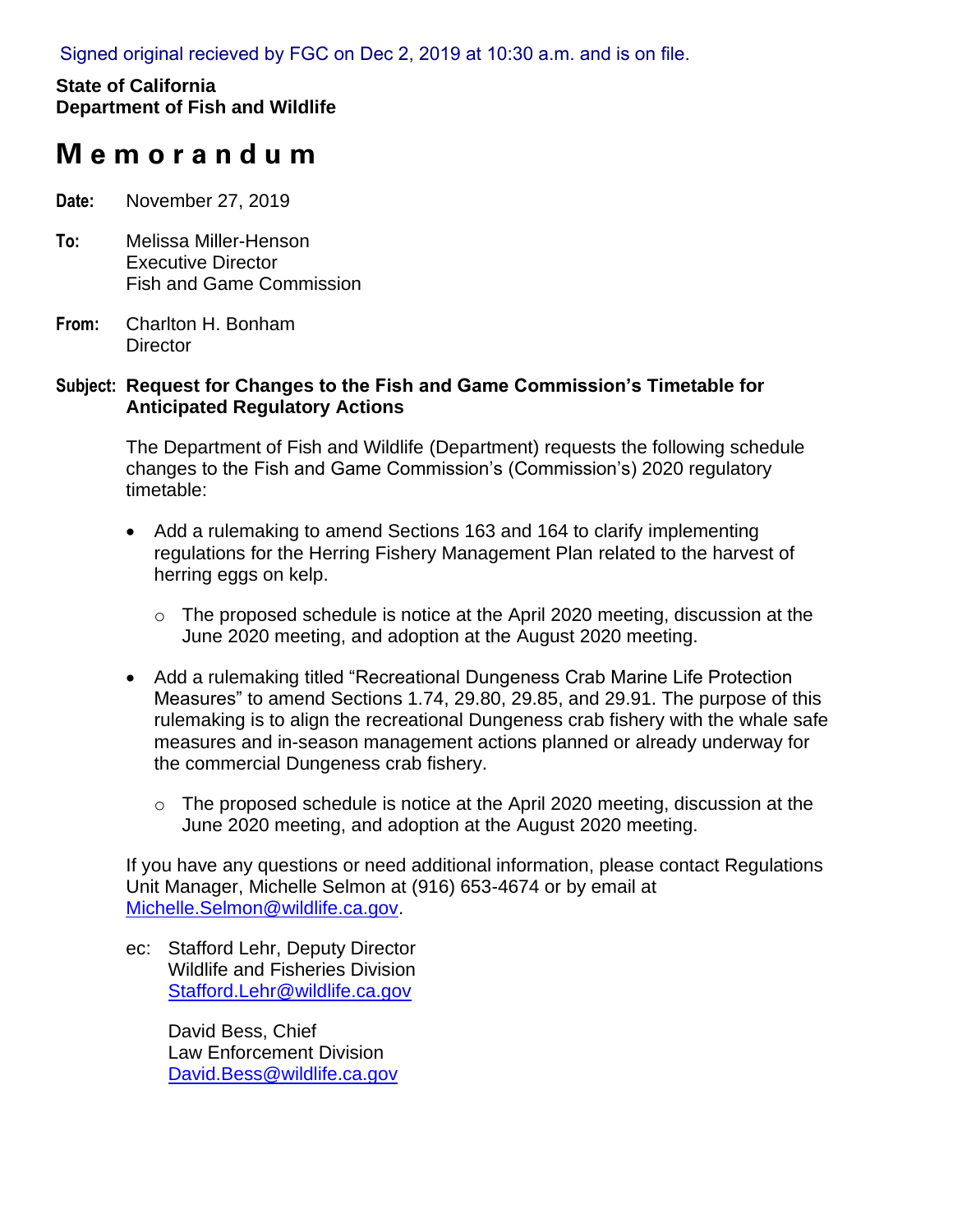Melissa Miller-Henson, Executive Director Fish and Game Commission November 27, 2019 Page 2

> Craig Shuman, D. Env., Manager Marine Region [Craig.Shuman@wildilfe.ca.gov](mailto:Craig.Shuman@wildilfe.ca.gov)

Michelle Selmon, Program Manager Regulations Unit Wildlife and Fisheries Division [Michelle.Selmon@wildlife.ca.gov](mailto:Michelle.Selmon@wildlife.ca.gov)

#### **Fish and Game Commission:**

David Thesell, Program Manager Fish and Game Commission [David.Thesell@fgc.ca.gov](mailto:David.Thesell@fgc.ca.gov)